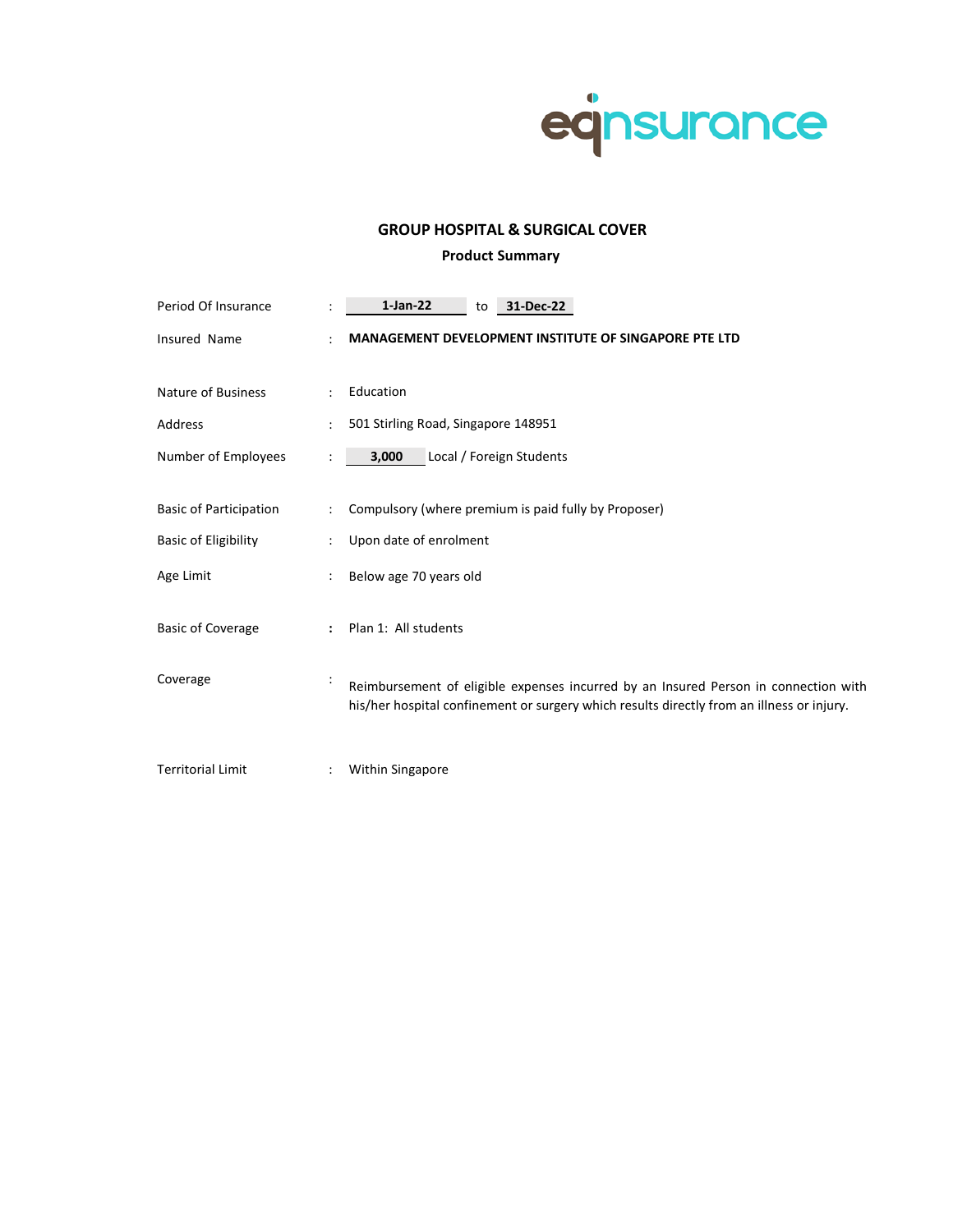## **Group Hospital and Surgical**



## **Benefit Schedule:**

|                | Benefits and Benefits Limit (Maximum Per Any One Disability)                                                                                                                                            | Plan 1                                                                 |  |  |  |  |
|----------------|---------------------------------------------------------------------------------------------------------------------------------------------------------------------------------------------------------|------------------------------------------------------------------------|--|--|--|--|
|                |                                                                                                                                                                                                         | (S5)                                                                   |  |  |  |  |
| 1              | Room & Board (daily, up to 120 days including ICU & HDU)                                                                                                                                                |                                                                        |  |  |  |  |
| 2a             | Intensive Care Unit (daily, up to max 90 days)                                                                                                                                                          |                                                                        |  |  |  |  |
| 2 <sub>b</sub> | High Dependency Care (daily, up to max 90 days)                                                                                                                                                         |                                                                        |  |  |  |  |
| 3              | Hospital Miscellaneous Expenses (including implants)<br>As charged up to                                                                                                                                |                                                                        |  |  |  |  |
| 4              | Surgeon's Fee (subject to Surgical Schedule - applicable to Private Hospital only<br>excluding NUH)                                                                                                     | S\$20,000 per Policy Year,<br>subject to 4-bedded<br>ward at Singapore |  |  |  |  |
| 5              | In-Hospital Physician's Visit (daily, up to 120 days)                                                                                                                                                   |                                                                        |  |  |  |  |
| 6              | Government/<br>Pre-Hospitalisation Specialist Consultation ) leads to hospitalization within 90 days<br><b>Restructured Hospital</b>                                                                    |                                                                        |  |  |  |  |
| $\overline{7}$ | Pre-Hospitalisation Diagnostic Services ) leads to hospitalization within 90 days                                                                                                                       |                                                                        |  |  |  |  |
| 8              | Post Hospitalisation Treatment (90 days upon discharge)                                                                                                                                                 |                                                                        |  |  |  |  |
| 9              | Emergency Outpatient treatment (due to accident only)                                                                                                                                                   |                                                                        |  |  |  |  |
| 10             | <b>Medical Report Fee</b>                                                                                                                                                                               |                                                                        |  |  |  |  |
| 11             | Co-insurance will apply if insured student is warded in a higher ward in Singapore<br>Government/Restructured Hospitals or in Private Hospital in Singapore or in Hospitals<br>10%<br>outside Singapore |                                                                        |  |  |  |  |
| 12             | Outpatient Kidney Dialysis & Cancer Treatment (per Policy year)                                                                                                                                         | 3,000                                                                  |  |  |  |  |
| 13             | Mental Illness for admission to Institute of Mental Health only                                                                                                                                         | 1,000                                                                  |  |  |  |  |
| 14             | Ambulance Fee                                                                                                                                                                                           | 150                                                                    |  |  |  |  |
| 15             | Special Grant                                                                                                                                                                                           | 5,000                                                                  |  |  |  |  |
| 16             | Personal Accident (Death/Permanent Disablement Scale II)                                                                                                                                                | 20,000                                                                 |  |  |  |  |

**\*GRH = Government/ Restructured Hospital**

## **Additional Terms:**

**\* GST for eligible claim is payable. \*Pre-existing conditions will be covered after 12 months of continuous cover with the Company, except for outpatient kidney dialysis and cancer treatment which is permanently excluded.**

# **Mental Illness Benefit**

**If an Insured Person suffers mental stress in him/her being diagnosed with major depressive disorder and obsessive compulsive disorder, we will pay up to the limit stated in the policy for an expenses incurred as a result of an admission to Institute of Mental Health Hospital.**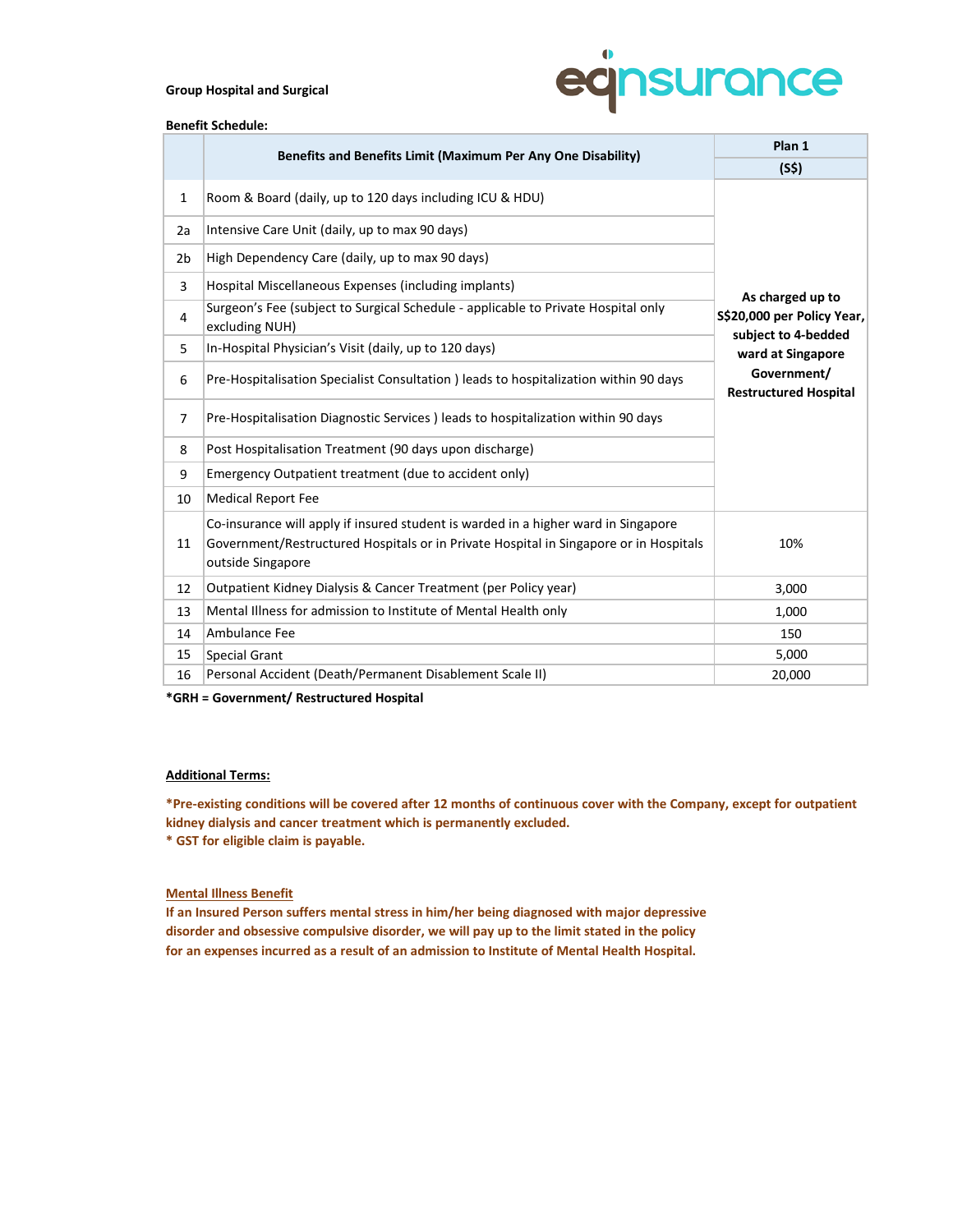# eqnsurance

# **Personal Accident (Scale II)**

 $\bar{z}$ 

Compensation Schedule

|             |                                                                        |                                                                         | <b>Compensation Payable</b> |  |  |  |  |  |  |  |
|-------------|------------------------------------------------------------------------|-------------------------------------------------------------------------|-----------------------------|--|--|--|--|--|--|--|
| Loss Events |                                                                        | % of Capital Sum Insured                                                |                             |  |  |  |  |  |  |  |
| (1)         | Death                                                                  |                                                                         | 100%                        |  |  |  |  |  |  |  |
| (2)         |                                                                        | Total and Permanent Disablement from engaging in or                     |                             |  |  |  |  |  |  |  |
|             |                                                                        | attending to employment or occupation of any and every kind.            |                             |  |  |  |  |  |  |  |
| (3)         |                                                                        | Total and Permanent Loss of all sight in both eyes.                     | 100%                        |  |  |  |  |  |  |  |
| (4)         | Total Loss by physical severance or total and permanent loss of use of |                                                                         |                             |  |  |  |  |  |  |  |
|             | (a) hand at wrist                                                      |                                                                         | 100%                        |  |  |  |  |  |  |  |
|             | (b) arm at shoulder                                                    |                                                                         | 100%                        |  |  |  |  |  |  |  |
|             | (c) arm between shoulder and elbow                                     |                                                                         | 100%                        |  |  |  |  |  |  |  |
|             | (d) arm at or below elbow                                              |                                                                         | 100%                        |  |  |  |  |  |  |  |
|             | (e) leg at hip                                                         |                                                                         | 100%                        |  |  |  |  |  |  |  |
|             | leg between knee and hip<br>(f)                                        |                                                                         | 100%                        |  |  |  |  |  |  |  |
|             | (g) leg at or below knee                                               |                                                                         | 100%                        |  |  |  |  |  |  |  |
| (5)         |                                                                        | Total and Permanent Loss of sight in one eye except perception of light | 50%                         |  |  |  |  |  |  |  |
| (6)         | Total loss by physical severance or total and permanent loss of use of |                                                                         |                             |  |  |  |  |  |  |  |
|             | (a) thumb and 4 fingers of one hand                                    |                                                                         | 50%                         |  |  |  |  |  |  |  |
|             | (b) 4 fingers of one hand                                              |                                                                         | 40%                         |  |  |  |  |  |  |  |
|             | (c) thumb                                                              | 2 phalanges<br>ω                                                        | 25%                         |  |  |  |  |  |  |  |
|             |                                                                        | (ii)<br>1 phalanx                                                       | 10%                         |  |  |  |  |  |  |  |
|             | (d) index finger                                                       | (i)<br>3 phalanges                                                      | 15%                         |  |  |  |  |  |  |  |
|             |                                                                        | (ii)<br>2 phalanges                                                     | 10%                         |  |  |  |  |  |  |  |
|             |                                                                        | (iii) 1 phalanx                                                         | 5%                          |  |  |  |  |  |  |  |
|             | (e) middle finger                                                      | (i).<br>3 phalanges                                                     | 10%                         |  |  |  |  |  |  |  |
|             |                                                                        | (ii)<br>2 phalanges                                                     | 7%                          |  |  |  |  |  |  |  |
|             |                                                                        | (iii) 1 phalanx                                                         | 3%                          |  |  |  |  |  |  |  |
|             | (f)<br>ring finger                                                     | (i)<br>3 phalanges                                                      | 10%                         |  |  |  |  |  |  |  |
|             |                                                                        | (ii)<br>2 phalanges                                                     | 7%                          |  |  |  |  |  |  |  |
|             |                                                                        | 1 phalanx<br>(iii)                                                      | 3%                          |  |  |  |  |  |  |  |
|             |                                                                        | (ii)<br>1 phalanx                                                       | 3%                          |  |  |  |  |  |  |  |
|             | any other toe<br>(i)                                                   |                                                                         | 3%                          |  |  |  |  |  |  |  |
| (7)         | Total and Permanent Loss of                                            |                                                                         | 75%                         |  |  |  |  |  |  |  |
|             |                                                                        | (a) hearing in both ear                                                 |                             |  |  |  |  |  |  |  |
|             |                                                                        | (b) hearing in one ear                                                  |                             |  |  |  |  |  |  |  |
| (8)         | Total and Permanent Loss of speech                                     |                                                                         | 50%                         |  |  |  |  |  |  |  |
| (9)         | <b>Third Degree Burns</b>                                              |                                                                         |                             |  |  |  |  |  |  |  |
|             |                                                                        | (a) Head - Damage as a Percentage of Total Body Surface Area            |                             |  |  |  |  |  |  |  |
|             | (i) equals to or greater than 2% but less than 5%                      | 50%                                                                     |                             |  |  |  |  |  |  |  |
|             | (ii) <b>equals</b> to or greater than 5% but less than 8%              | 75%<br>100%                                                             |                             |  |  |  |  |  |  |  |
|             |                                                                        | (iii) equals to or greater than 8%                                      |                             |  |  |  |  |  |  |  |
|             | Body - Damage as a Percentage of Total Body Surface Area<br>(a)        |                                                                         |                             |  |  |  |  |  |  |  |
|             |                                                                        | equals to or greater than 10% but less than 15%<br>(i).                 |                             |  |  |  |  |  |  |  |
|             |                                                                        | (ii) equals to or greater than 15%, but less than 20%                   | 75%                         |  |  |  |  |  |  |  |
|             |                                                                        | (iii) equals to or greater than 20%                                     | 100%                        |  |  |  |  |  |  |  |

(iii) **gguals to or greater than 20%** 

**Subject to Group Personal Accident terms, conditions & exceptions of the Policy**